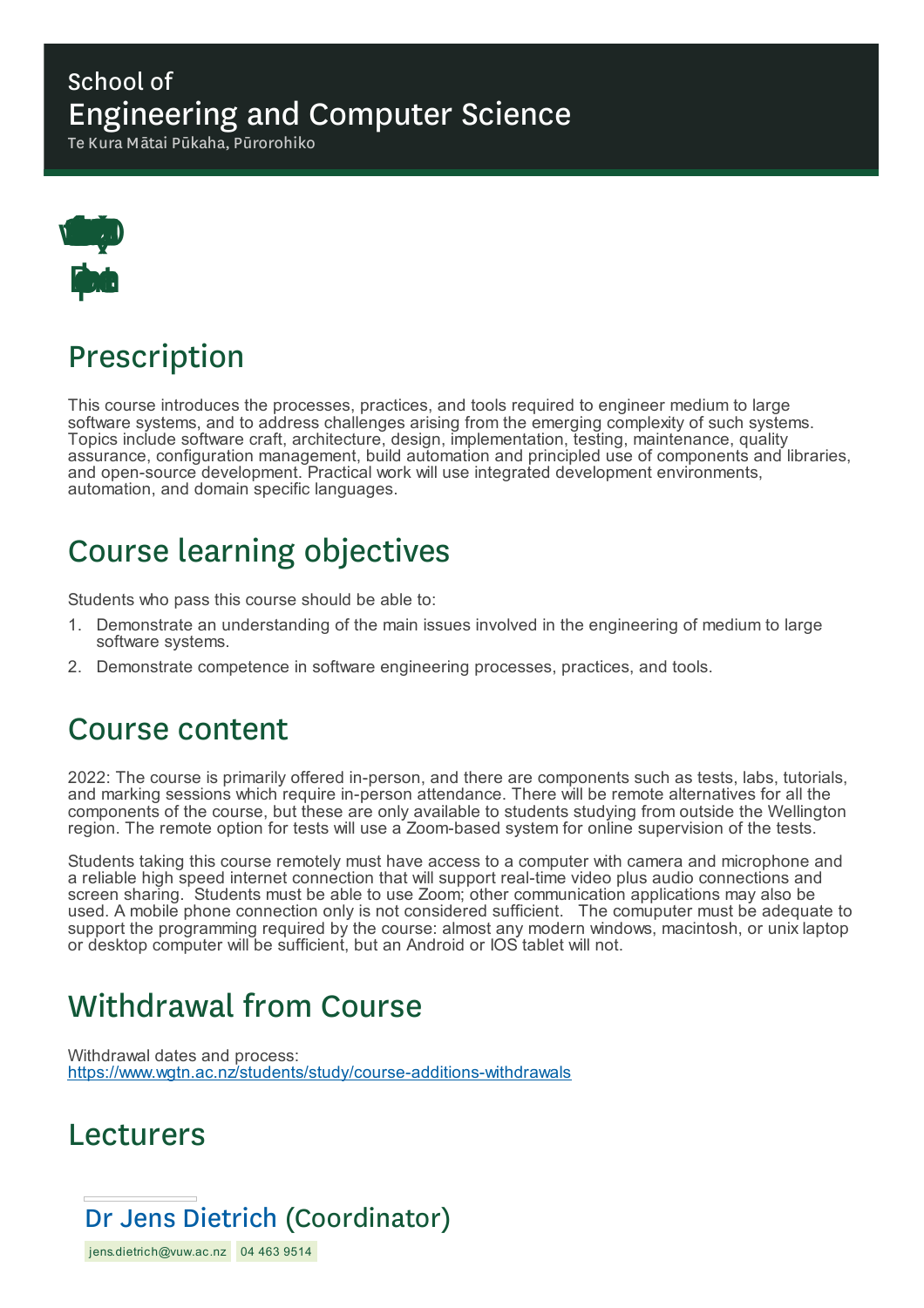# Teaching Format

This course will be offered in-person and online. For students in Wellington, there will be a combination of in-person components and web/internet based resources. It will also be possible to take the course entirely online for those who cannot attend on campus, with all the components provided in-person also made available online.

During the trimester there will be three lectures and one tutorial per week. There are no regular helpdesks for this course. If they are required they will be scheduled as needed.

## Student feedback

Student feedback on University courses may be found at: www.cad.vuw.ac.nz/feedback/feedback\_display.php

# Dates (trimester, teaching & break dates)

- Teaching: 28 February 2022 03 June 2022
- Break: 11 April 2022 24 April 2022
- Study period: 06 June 2022 09 June 2022
- Exam period: 10 June 2022 25 June 2022

## Class Times and Room Numbers

#### **28 February 2022 - 10 April 2022**

- **Tuesday** 10:00 10:50 LT102, Maclaurin, Kelburn  $\blacksquare$
- **Thursday** 10:00 10:50 LT323, Hunter, Kelburn
- $\blacksquare$ **Friday** 10:00 - 10:50 – LT323, Hunter, Kelburn

#### **25 April 2022 - 05 June 2022**

- **Tuesday** 10:00 10:50 LT102, Maclaurin, Kelburn
- **Thursday** 10:00 10:50 LT323, Hunter, Kelburn
- **Friday** 10:00 10:50 LT323, Hunter, Kelburn

## Set Texts and Recommended Readings

### Required

There is no set text for this course.

#### Recommended

Recommended Reading will be available via the Talis Aspire system.

# Mandatory Course Requirements

There are no mandatory course requirements for this course.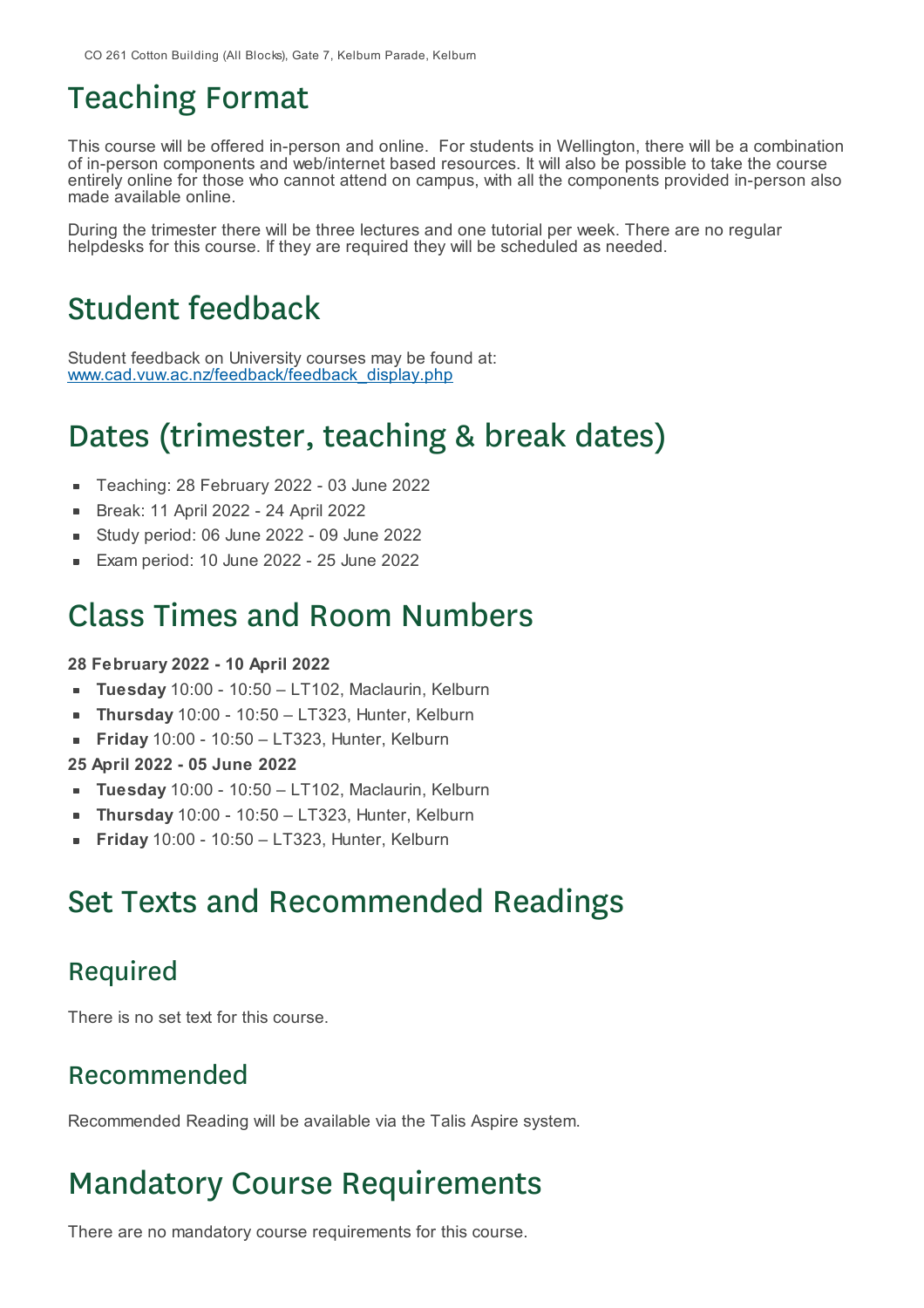*If you believe that exceptional circumstances may prevent you from meeting the mandatory course requirements, contact the Course Coordinator for advice as soon as possible.*

## Assessment

This course will be assessed via three individual projects (Assignments 1, 2 and 3) and a test:

| Assessment Item                          | Due Date or Test Date | CLO(s)       | <b>Percentage</b> |
|------------------------------------------|-----------------------|--------------|-------------------|
| Assignment 1 (25 hours)                  | 1/4/2022              | CLO: 1.2 25% |                   |
| Assignment 2 (25 hours)                  | 6/5/2022              | CLO: 1.2 25% |                   |
| Assignment 3 (25 hours)                  | 1/6/2022              | CLO: 1,2 30% |                   |
| Test (2 hours, during assessment period) |                       | CLO: 1,2 20% |                   |

### Penalties

Late submissions will incur an automatic penalty of 10% of the final mark per day.

### Extensions

Students have four slip days across the course that will be granted automatically.

Work submitted after slip days without an extension may be marked pass/fail.

Individual personal extensions will only be granted in exceptional personal circumstances, and should be negotiated with the course coordinator before the deadline whenever possible. Documentation (eg, medical certificate) may be required.

### Submission & Return

All work should be submitted through the ECS submission system, accessible through the course web pages. Marks and comments will be returned through the ECS marking system, also available through the course web pages.

## Marking Criteria

Marking criteria will vary for each assessment component and will form part of the course and project descriptions.

# **Workload**

In order to maintain satisfactory progress in SWEN 301, you should plan to spend an average of *10* hours per week on this paper, and 150 hours over the entire course. A plausible and approximate breakdown for these hours would be:

- Lectures and tutorials: 4 hours,
- Readings: 2-3 hours, and  $\blacksquare$
- Assignments and project: 3-4 hours.

# Teaching Plan